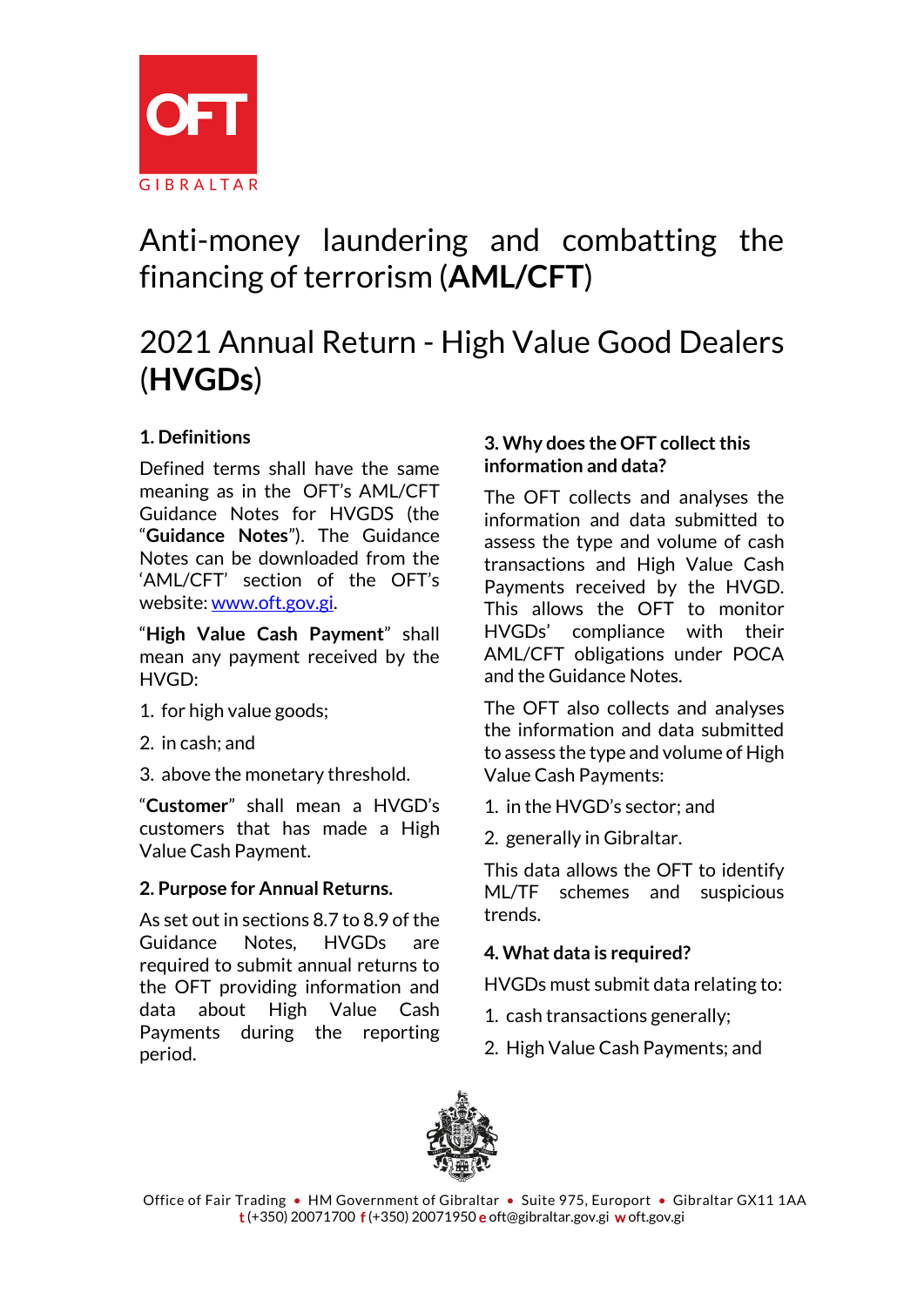

3. rejected and/or reported transactions.

#### **5. What is the reporting period?**

It is the full year covering the term of the business licence which is due to or has expired. E.g. If a licence expired on 1 April 2021, the reporting period will be from 1 April 2020 to 31<sup>st</sup> March 2020.

#### **6. When are the Annual Returns due?**

Three months after the HVGD's business licence renewal date. E.g. If a licence expired on 1 April 2021, the due date shall be 1 June 2021.

#### **7. Who should complete this report?**

The HVGD's MLRO. The report should also be signed-off by the HVGD's director/senior manager.

The OFT may carry out onsite visits and seek information from HVGDs in relation to the information contained in annual returns to ensure that these are being completed accurately. The OFT may also request HVGDs records to examine and investigate any suspicious activity

#### **8. Data processing and sharing.**

All personal data submitted with this report shall be processed by the OFT in accordance with its privacy policy and in compliance with data protection and other relevant legislation.

The data submitted may be shared with other AML/CFT supervisory authorities and law enforcement agencies as permitted by law.

#### **9. Questions and queries.**

For any questions or queries please refer to the OFT's AML/CFT Guidance Notes for HVGDs or contact the OFT directly: [aml.oft@gibraltar.gov.gi](mailto:aml.oft@gibraltar.gov.gi)

#### **A. Reporting period**

From \_\_\_\_\_\_\_ of \_\_\_\_\_\_\_\_\_\_\_\_\_\_\_\_\_\_\_\_ 20\_\_\_\_\_ to \_\_\_\_\_\_\_ of \_\_\_\_\_\_\_\_\_\_\_\_\_\_\_\_\_\_\_\_ 20\_\_\_\_\_

#### **B. Business details**

|   | Business name:               |  |
|---|------------------------------|--|
| 2 | Trading names (if any):      |  |
| 3 | Business address:            |  |
| 4 | <b>Nature of Business:</b>   |  |
| 5 | <b>Business License No.:</b> |  |

**\_\_\_\_\_\_\_\_\_\_\_\_\_\_\_\_\_\_\_\_\_\_\_\_\_\_\_\_\_\_\_\_\_\_\_\_\_\_\_\_\_\_\_\_\_\_\_\_\_\_\_\_\_\_\_\_\_\_\_\_\_\_\_\_\_\_\_\_\_\_\_\_\_\_\_\_\_\_\_\_\_\_\_\_\_\_\_\_\_\_\_\_\_\_\_\_\_\_\_\_\_\_\_\_\_**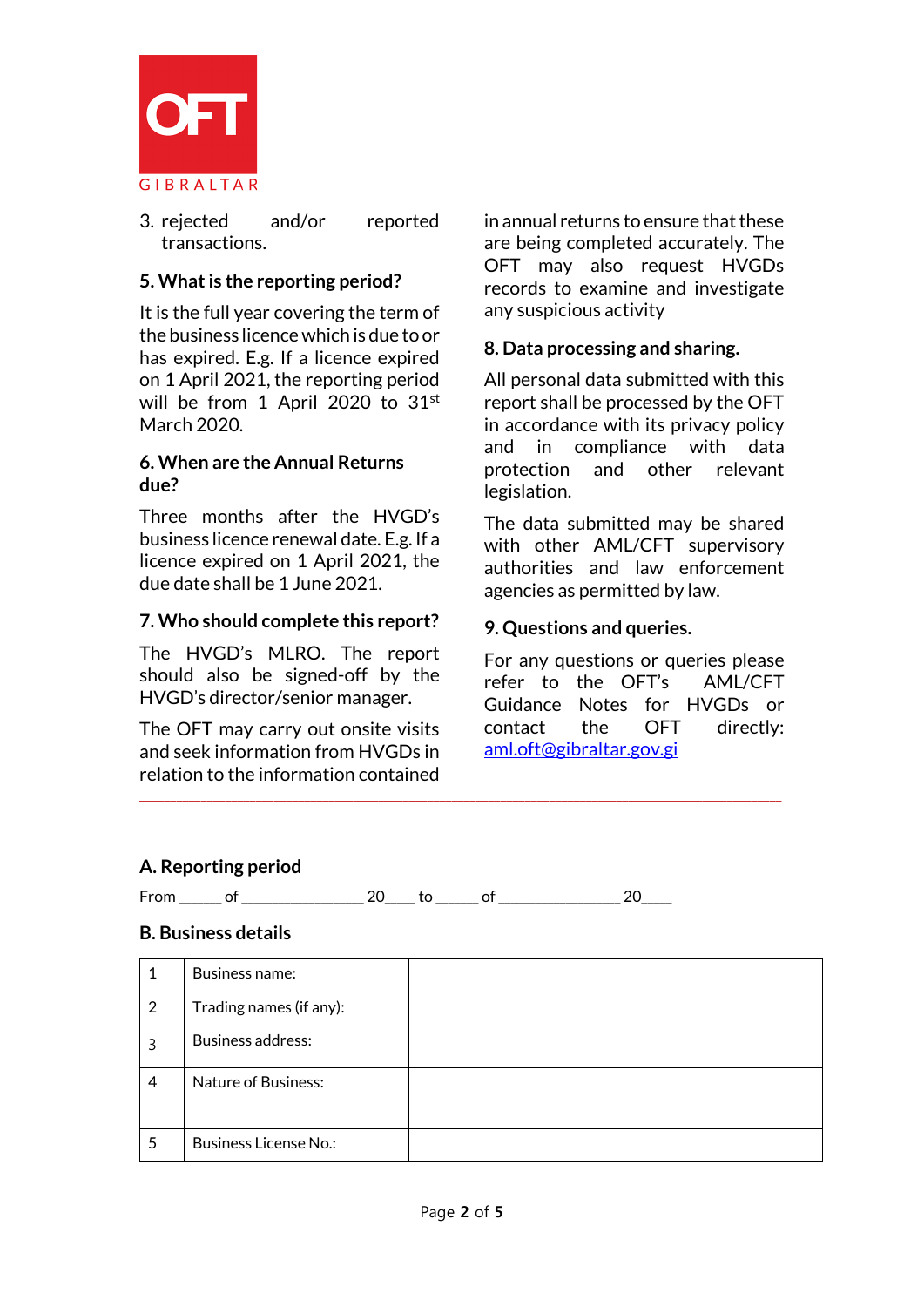

# **C. Cash payments received during reporting period**

| 6              | Total value of all cash payments received in the reporting period                                                                       | GBP                                                     |
|----------------|-----------------------------------------------------------------------------------------------------------------------------------------|---------------------------------------------------------|
| $\overline{7}$ | Percentage of total annual income derived from cash payments                                                                            | %                                                       |
| 8              | Total value of High Value Cash Payments received                                                                                        | GBP                                                     |
| 9              | Number of High Value Cash Payments received                                                                                             |                                                         |
| 10.            | Total number of customers that have made High Value Cash<br>Payments                                                                    |                                                         |
| 11.            | Total number of foreign customers that have made High Value Cash<br>Payments                                                            |                                                         |
| 12.            | Average number of High Value Cash Payments made by customers<br>(number of High Value Cash Payments divided by number of<br>customers). |                                                         |
| 13.            | Average value of High Value Cash Payments made by customers                                                                             |                                                         |
| 14             | Percentage of cash payments received in each currency:<br>If other, please specify currency.                                            | <b>GBP</b><br>%<br>EUR.<br>℅<br>USD.<br>℅<br>Other<br>℅ |

## **D. Breakdown of High Value Cash Payments**

| 15 |                                                                      | Breakdown of High Value Cash Payments:                                          |                                |  |
|----|----------------------------------------------------------------------|---------------------------------------------------------------------------------|--------------------------------|--|
|    |                                                                      | a) payments from existing business relationships;                               |                                |  |
|    |                                                                      | b) payments from new customers;                                                 |                                |  |
|    |                                                                      | c) one-off High Value Cash Payments; and                                        |                                |  |
|    | d)                                                                   | a series of connected payments which together are a High<br>Value Cash Payment. |                                |  |
| 16 | Breakdown of goods for which High Value Cash Payments were received: |                                                                                 |                                |  |
|    |                                                                      |                                                                                 | Value: _________               |  |
|    |                                                                      |                                                                                 | Value: _________               |  |
|    |                                                                      |                                                                                 | Value:                         |  |
|    |                                                                      |                                                                                 | Value:<br>Value: $\frac{1}{2}$ |  |
|    |                                                                      |                                                                                 |                                |  |
|    |                                                                      | If you require more space please provide the list in a separate sheet.          |                                |  |
| 17 | Persons:                                                             | Number of High Value Cash Payments made by Politically exposed                  |                                |  |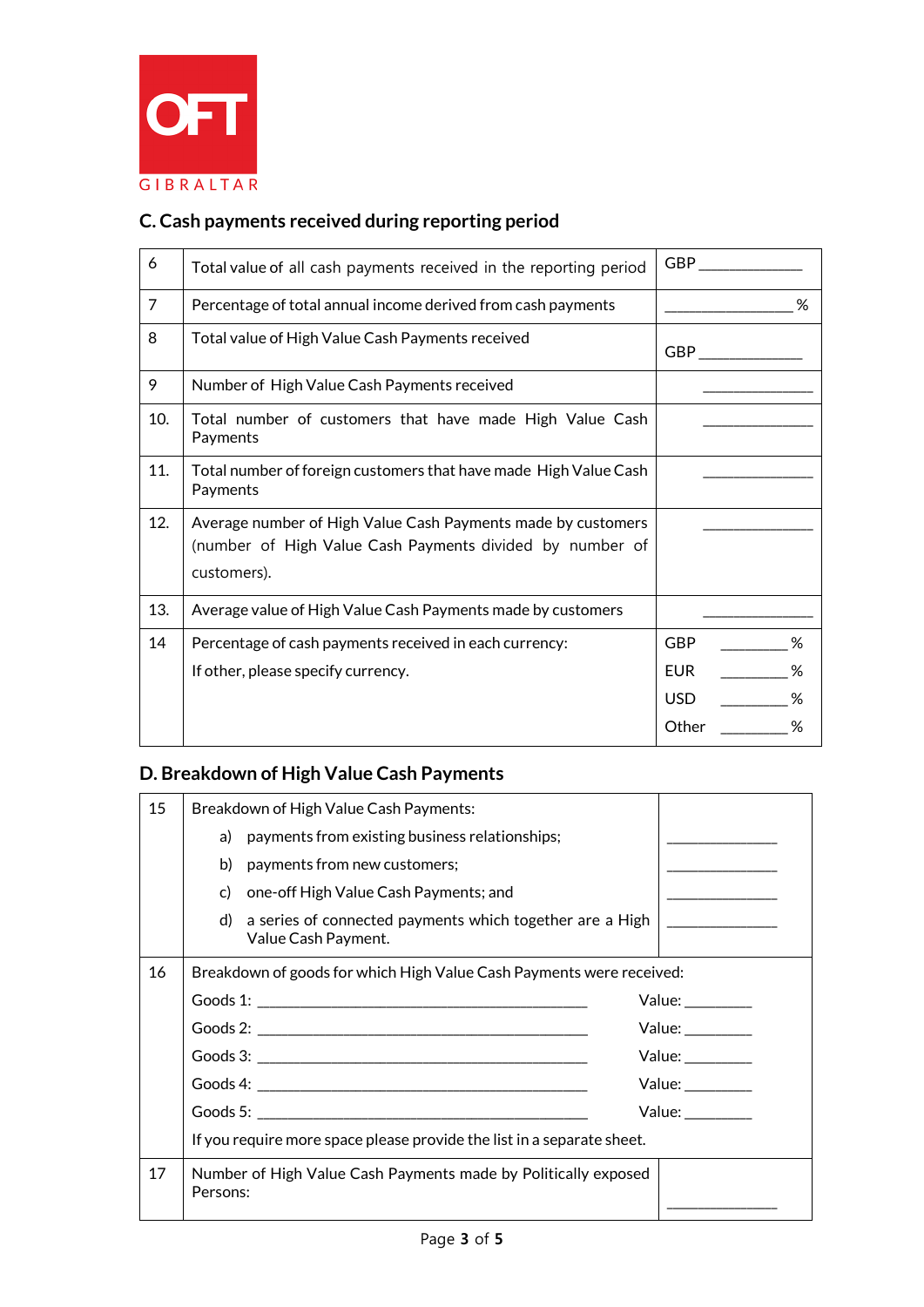

In relation to the information provided in sections C and D above I hereby confirm that:

- 1. The above figures are true, accurate and not misleading and take into account all of the relevant cash payments received by the business during the reporting period;
- 2. An appropriate AML/CFT risk assessment has been carried out on the customer(s) making each high value cash payment and that the risk assessment did not reveal a risk of money laundering or terrorist financing;
- 3. Appropriate customer due diligence has been carried out on the customer (s) making each high value cash payment; and
- 4. Appropriate records are kept in relation to each of these payments as required by POCA and the Guidance Notes and that these are available for inspection by the OFT.

#### **E. Employee referrals and Suspicious Activity Reports during reporting period**

| 18 | Total number of suspicious activity referrals by employees to MLRO |  |
|----|--------------------------------------------------------------------|--|
| 19 | Total Suspicious Activity Reports submitted to the GFIU            |  |

#### **F. Cash payments rejected during reporting period**

| 20 | Number of cash payments rejected |                                                       |  |
|----|----------------------------------|-------------------------------------------------------|--|
| 21 | Reasons for rejected payments:   |                                                       |  |
|    | a)                               | Customers or transaction regarded as high risk;       |  |
|    | b)                               | Customers did not provide customer due diligence; and |  |
|    | C)                               | other (please provide details below):                 |  |
|    |                                  |                                                       |  |

In relation to the information provided in Sections E and F above I hereby confirm that:

- 1. The business's employees have received appropriate training in relation to AML/CFT matters as required by POCA and the Guidance Notes;
- 2. The business's employees are aware of the businesses obligations under the Proceeds of Crime Act 2015;
- 3. The business's employees are acquainted with the business's AML/CFT protocols and procedures regarding cash transactions and know who the Nominated Officer is; and
- 4. Appropriate records of all AML/CFT risk assessments in relation to each Suspicious Activity Report submitted to GFIU are kept and are available for inspection by the OFT.

#### **Signature**

Money Laundering Reporting Officer

I hereby confirm that this Annual Report has been prepared to the best of my knowledge and ability and that the information contained herein is correct, accurate and not misleading.

Name: \_\_\_\_\_\_\_\_\_\_\_\_\_\_\_\_\_\_\_\_\_\_\_\_\_\_\_\_\_\_\_\_\_\_\_\_\_\_\_\_\_\_\_\_\_

Signature:

Date: \_\_\_\_\_\_\_\_\_\_\_\_\_\_\_\_\_\_\_\_\_\_\_\_\_\_\_\_\_\_\_\_\_\_\_\_\_\_\_\_\_\_\_\_\_